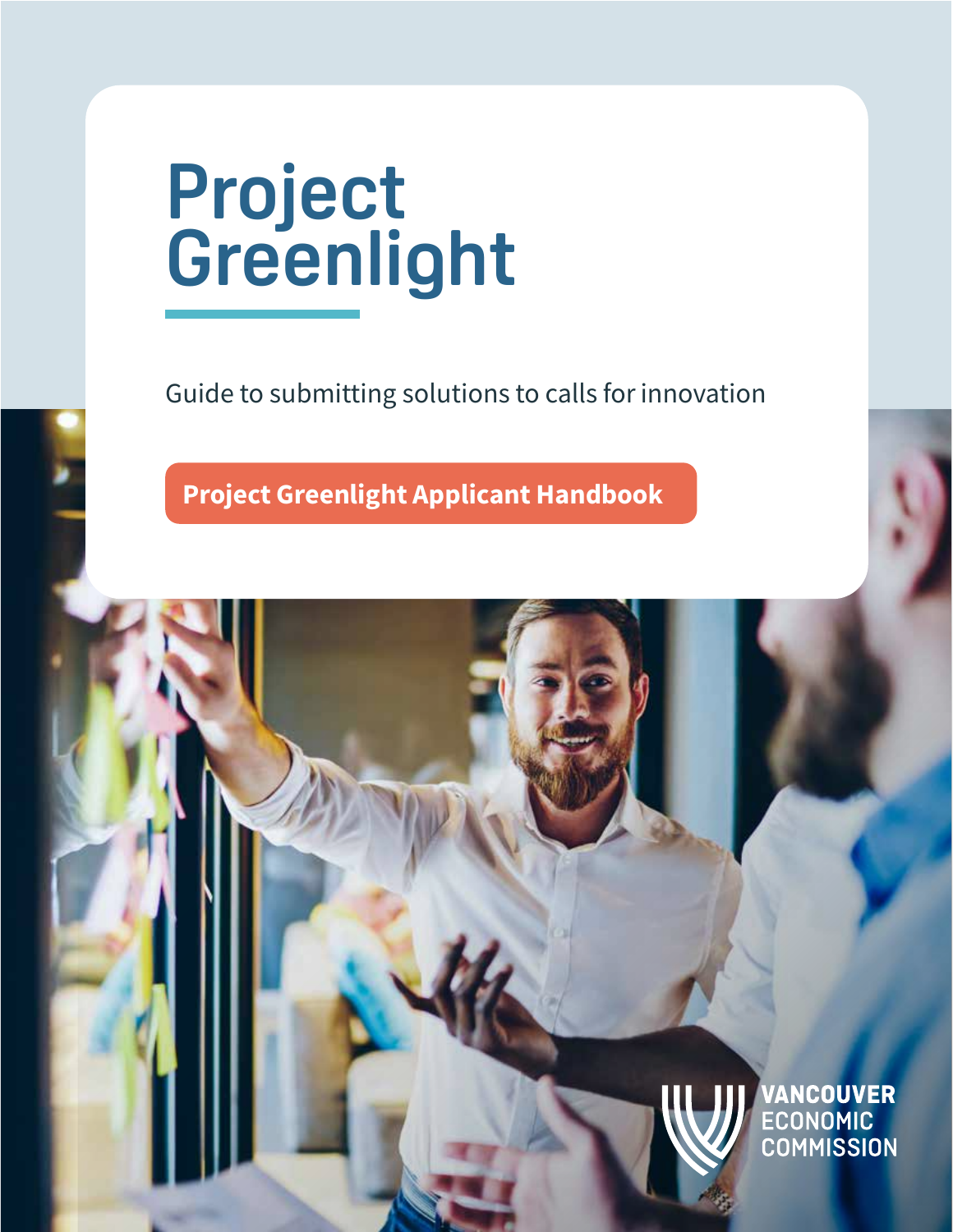# **Applicant Handbook** PROJECT GREENLIGHT

This handbook was designed for innovators interested in submitting their solutions to Project Greenlight. It provides prospective proponents with additional information on how to apply, and what to expect from the process.

Project Greenlight's members are committed to innovation within infrastructure, energy, sustainability, the built environment, health and safety, and the circular economy.



# Why Apply?

The pace of our transition to a cleaner and smarter future depends, in part, upon the pace at which public and private enterprises advance their own innovation and sustainability agendas. **Project Greenlight** aims to accelerate this transition by simplifying our members' access to innovative solutions. By participating in the Project Greenlight demonstration platform, you will:

- Fast-track your pilot project discussions
- Increase awareness of your technology
- Obtain feedback from potential clients
- Pitch to test your solution at scale
- Make connections in Metro Vancouver's cleantech community

Participating in Project Greenlight connects you with organizations committed to fast-tracking innovation and deploying solutions through the Project Greenlight process, and delivering on their smart and sustainable goals.

» Refer to the Project Greenlight website for the full list of **public and private enterprises looking** [for innovative solutions](https://projectgreenlight.io/).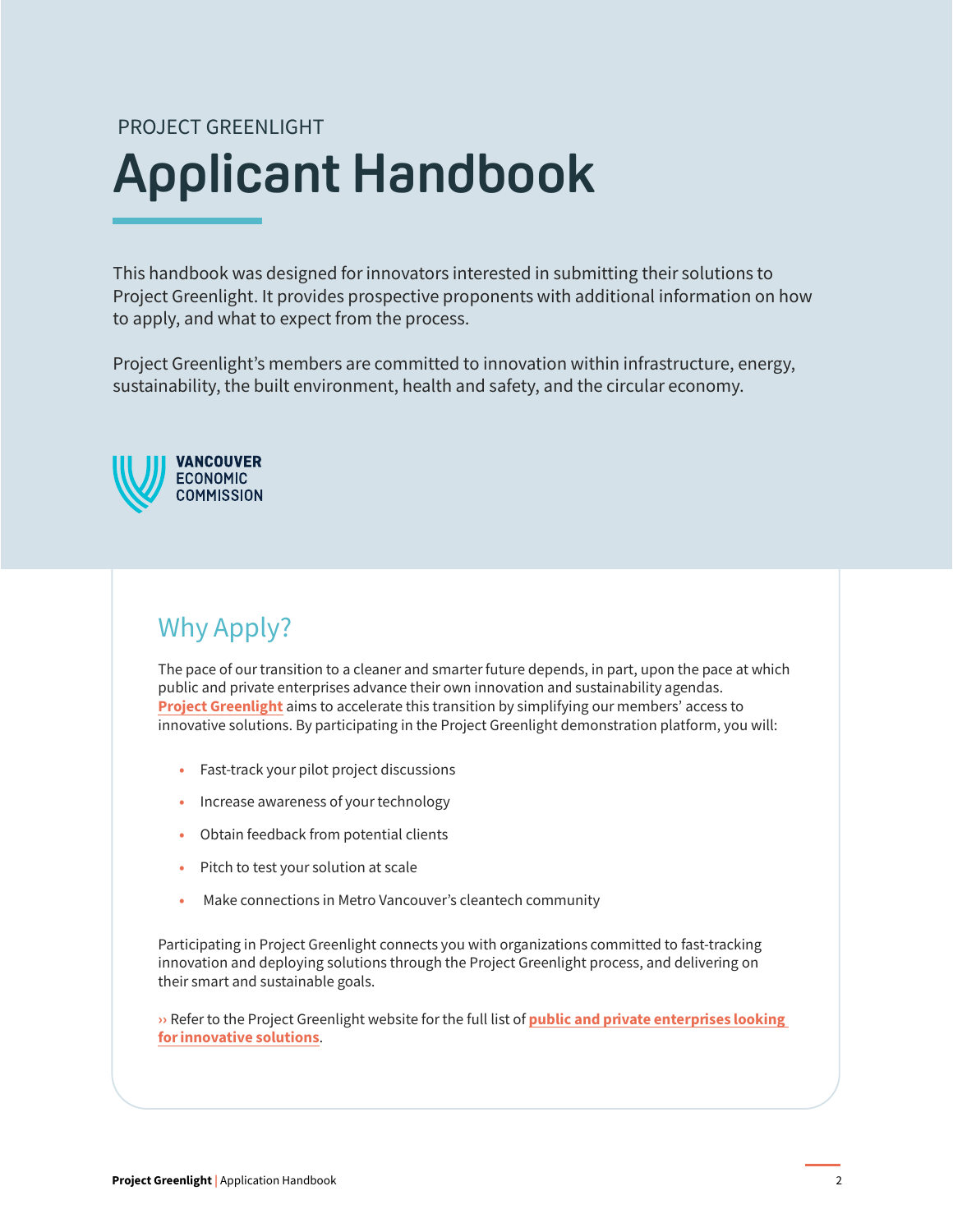

## The Process

#### Step 1: Get to know our members

Your journey begins at the Project Greenlight website ([www.projectgreenlight.io](https://projectgreenlight.io/)). Here, you'll find profiles of our members that explain their values and strategic priorities. We also recommend you spend time on their individual websites, which feature sustainability reports and environmental, social, and governance (ESG) goals, as well as insights into their business planning. This research will help you develop an understanding of where your solution can be helpful, and how to frame your pitch appropriately.

#### Step 2: Review the calls for innovation

Project Greenlight members issue two types of calls for innovation:

- Open calls are for members who wish to collect and regularly review proposals in key areas related to their sustainability and smart and digital goals.
- Targeted calls are available to members seeking a specific solution to a defined problem. These calls for innovation include clearly defined timelines and implementation goals.

We recommend companies seeking to participate in Project Greenlight begin by reviewing and submitting to the open calls. These are generally broader and offer more opportunities to engage with members. Also, open challenge timelines are often flexible: members regularly review open challenge submissions, but typically with less frequency and more loosely defined timelines.

Targeted challenges are typically marketed towards certain innovator networks, though we encourage you to share these challenges with companies and entrepreneurs in your own network. Targeted challenges will generally have a defined timeline, desired outcome, and detailed evaluation criteria. In these cases, the member knows what they are looking for and when they'll need it. If your solution fits with a targeted challenge call, we strongly recommend you apply.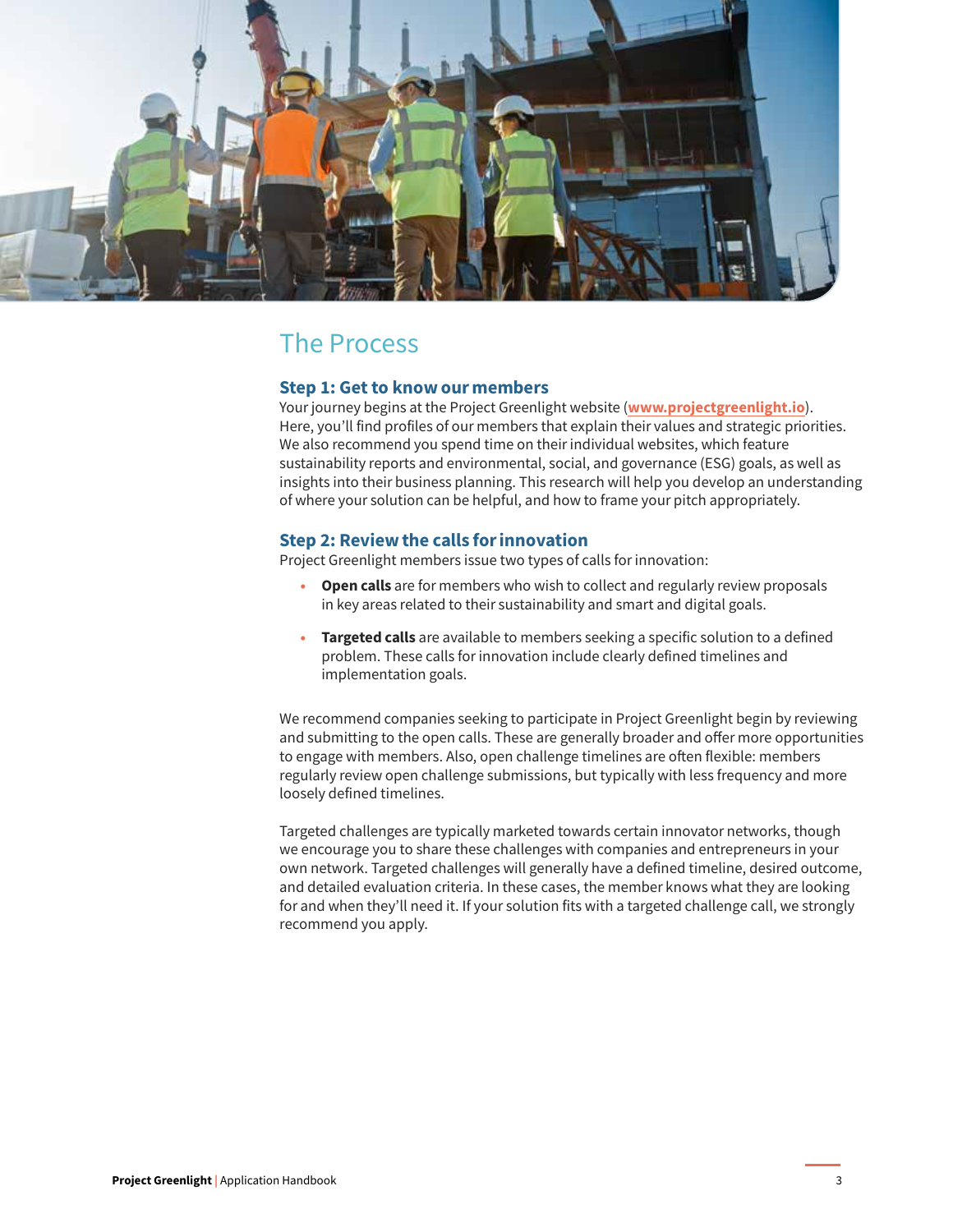#### Step 3: Registration

Once you have reviewed the challenges, you can register for an account on the Project Greenlight website. After creating your account, you can complete your company profile and submit proposals to member challenges.

#### Step 4: Submit a proposal

Each challenge has a two-part proposal form: a company profile that is common to all challenges, and a proposal specific to each challenge. You only need to complete the company profile once; we'll store it for future proposals. If you want to update your company profile, you can log in to your account and click "My Company Profile" in the "Account" menu.

#### Submission Guidelines

Applicants must be over 19 years of age. Submissions will be accepted from anywhere in the world, but must be submitted in English. Submissions must be sent by registered or otherwise incorporated companies. Proponents cannot be employees, or relations of employees, of the member for which they are submitting a challenge.

#### Company Profile

The company profile is divided into four sections: Point of Contact, Company, Financials and Technology.

#### A. Point of Contact

This section includes basic information about the team member who will be the lead point of contact for the proposal process. If you wish to name a secondary contact, please include this information under a separate submission.

#### B. Company and Financials

This section helps us understand your company's size and development stage, and whether it's right for Project Greenlight. We look at the following key factors:

- Are you a growth-oriented company with year-over-year growth in jobs or revenue
- Is your solution field-trial ready, and do you currently have the resources to implement your solution
- Are you in a position to scale up your technology via pilots in partnership with members

If your venture is pre-commercial with no current sales but you see alignment with a member's challenge you can still apply. But please refer to each member's page under Evaluation Criteria as each member's selection criteria and risk tolerance varies. If you are not pilot-ready, you are unlikely to successfully advance; it is important to recognize that the purpose of Project Greenlight is to identify solutions that are ready for piloting and scaling on commercial infrastructure. Conversely, a company with over \$50 million in revenue from commercially available products will unlikely proceed, unless the test is novel, within a new market vertical and / or a partnership exists with a small-to-medium sized venture.

These are important Project Greenlight litmus tests. If your company has yet to meet these requirements this program might not be the right fit.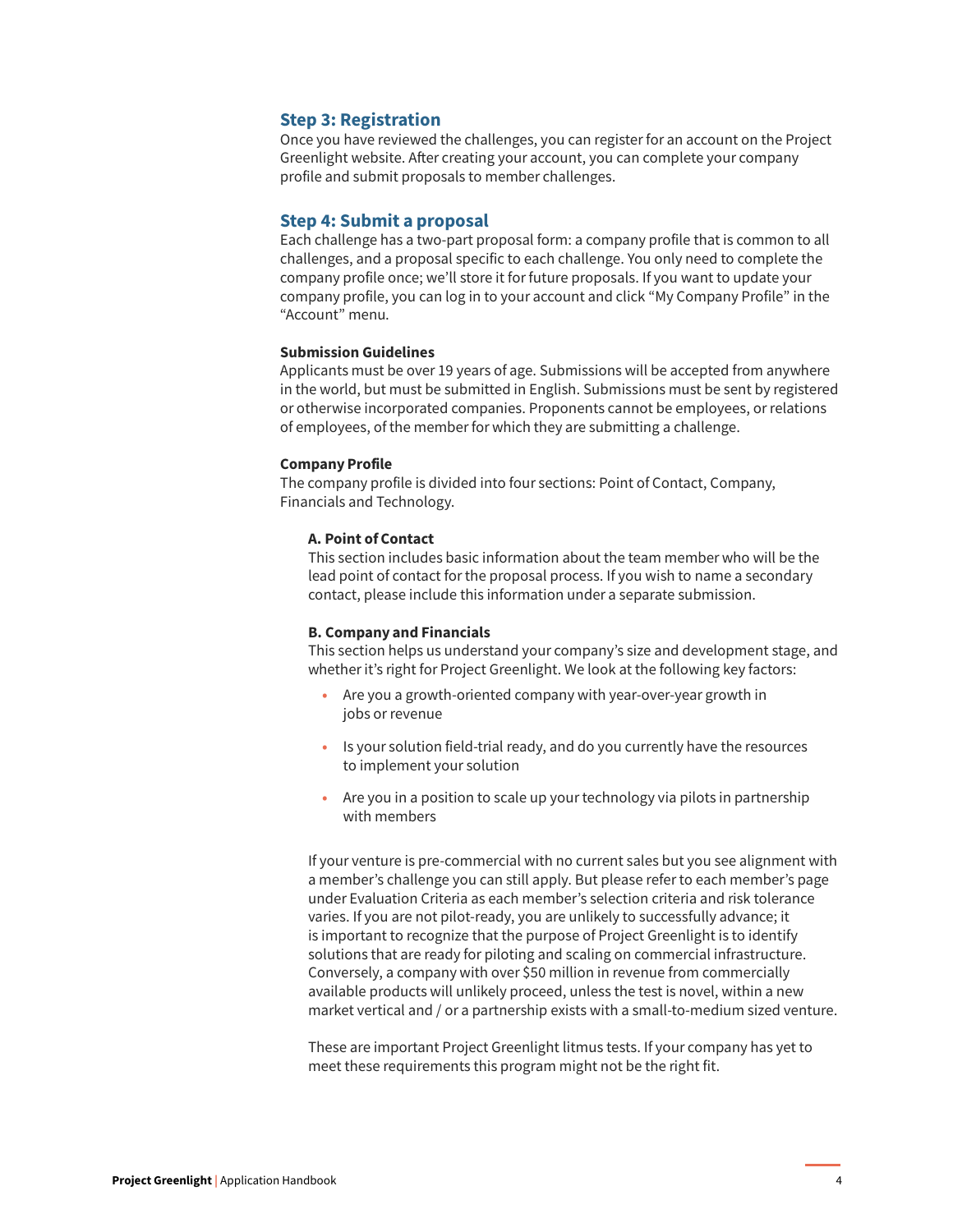#### Guidance on how to answer key member questions:

| What is your company's<br>business model?                             | Explain how your company intends to make-or<br>is making-money. Tell us about your technology<br>development pathway, your revenue model, your<br>expenses, and your sales and marketing plan. Share<br>when you'll break even in the context of a five-year<br>plan, and explain your next 18 months. You can refer<br>to information in a pitch deck to reduce the length of<br>this response. |
|-----------------------------------------------------------------------|--------------------------------------------------------------------------------------------------------------------------------------------------------------------------------------------------------------------------------------------------------------------------------------------------------------------------------------------------------------------------------------------------|
| What are your sources<br>of funding and revenue?                      | Responses to the funding questions are optional, but<br>we encourage you to submit as much information as<br>you can. All information will be kept confidential to<br>the Project Greenlight team and members. To further<br>validate your company and technology, we may ask<br>to connect with any government agencies from which<br>you have received funding.                                |
| What are your primary business risks<br>and how will you manage them? | Explain using a table with separate columns for risk,<br>risk level (high, medium, or low), and your mitigation<br>strategy.                                                                                                                                                                                                                                                                     |

Guidance on key technology section questions:

| What is your technology solution?                                      | Tell us about your technology. What makes<br>it innovative relative to others? What level of<br>development is it at? Where do you want it to be a<br>year from now?                                                       |
|------------------------------------------------------------------------|----------------------------------------------------------------------------------------------------------------------------------------------------------------------------------------------------------------------------|
| What problem does this<br>technology solve?                            | What market demand is your solution meeting?<br>Can you quantify its total potential and accessible<br>markets, and share your plan to reach those markets?                                                                |
| What are the benefits?                                                 | Explain how your technology will benefit the<br>member. How will it reduce their costs while<br>improving sustainability or other performance<br>metrics? How do you envision it having a positive<br>impact in the world? |
| What are the primary technology<br>risks and how will you manage them? | Explain using a table with separate columns for risk<br>level (high, medium, or low), and your mitigation<br>strategy.                                                                                                     |
| What is your company's intellectual<br>property strategy?              | Explain any existing intellectual property protections.<br>If you are seeking such protections, please explain<br>the status of your proposals and expected timeline.<br>Explain any risks to your IP strategy.            |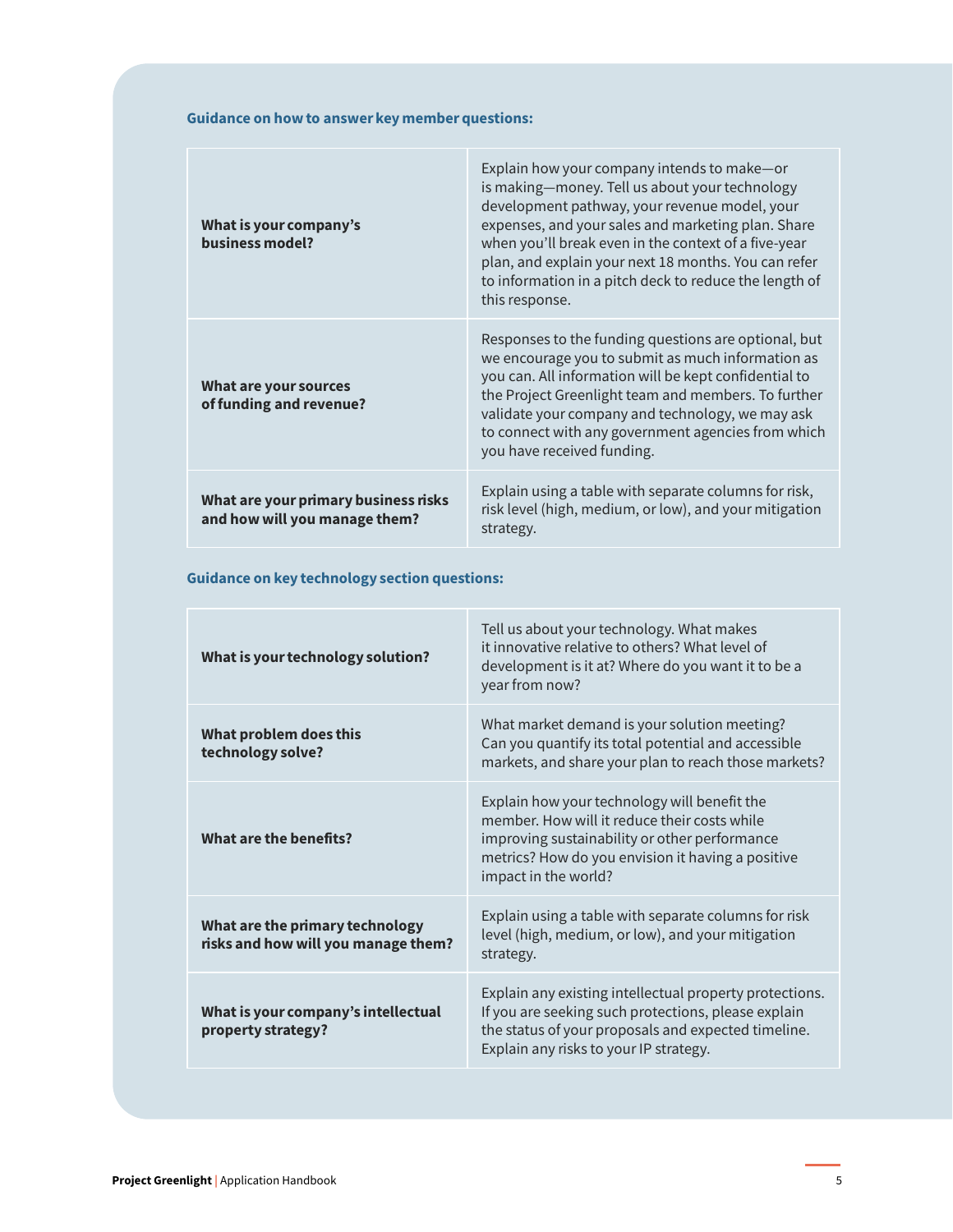#### Guidance on challenge-specific questions

Beyond the company profile, each challenge contains a section outlining questions pertinent to the challenge itself. These questions will typically address:

- The economics of your technology. This could include, for example, how long it will take an investment in your technology to pay for itself and begin generating dividends. The best responses will clearly explain a payback period in years; members typically expect a break-even period below five years.
- Adherence to specific standards and compliance levels. You may be required to include proof of compliance to submit a proposal; be ready to provide this on request. If you don't comply with a specific standard, it's probably best to hold off on applying until you do. Consider an open call challenge submission instead!
- Benchmark of your technology's environmental, social, and governance sustainability benefits. Be prepared to explain how your solution measurably improves performance across these criteria. Ideally, you should be able to provide either relative or absolute industry or regional benchmarks, and show how your technology meets or exceeds them. You might also use lab or trial results, customer validation, or other market research to demonstrate effectiveness.
- Performance of the technology in a "real-world" environment. How ruggedized is it? How long does it last? How can you otherwise characterize its performance?
- Outline of your ideal partnership. Your response should envision a pilot or trial stage, which includes the resources you will need, what you will contribute, the scale and duration of the trial, and the risks and benefits. You can also include this as an attachment.

Please keep your responses brief. Limit your attachments to core additional documentation, such as graphs and figures. Limit any additional information pertaining to question responses to two pages, assuming single spacing on 11-point font. Members prefer bullet points and clear summaries.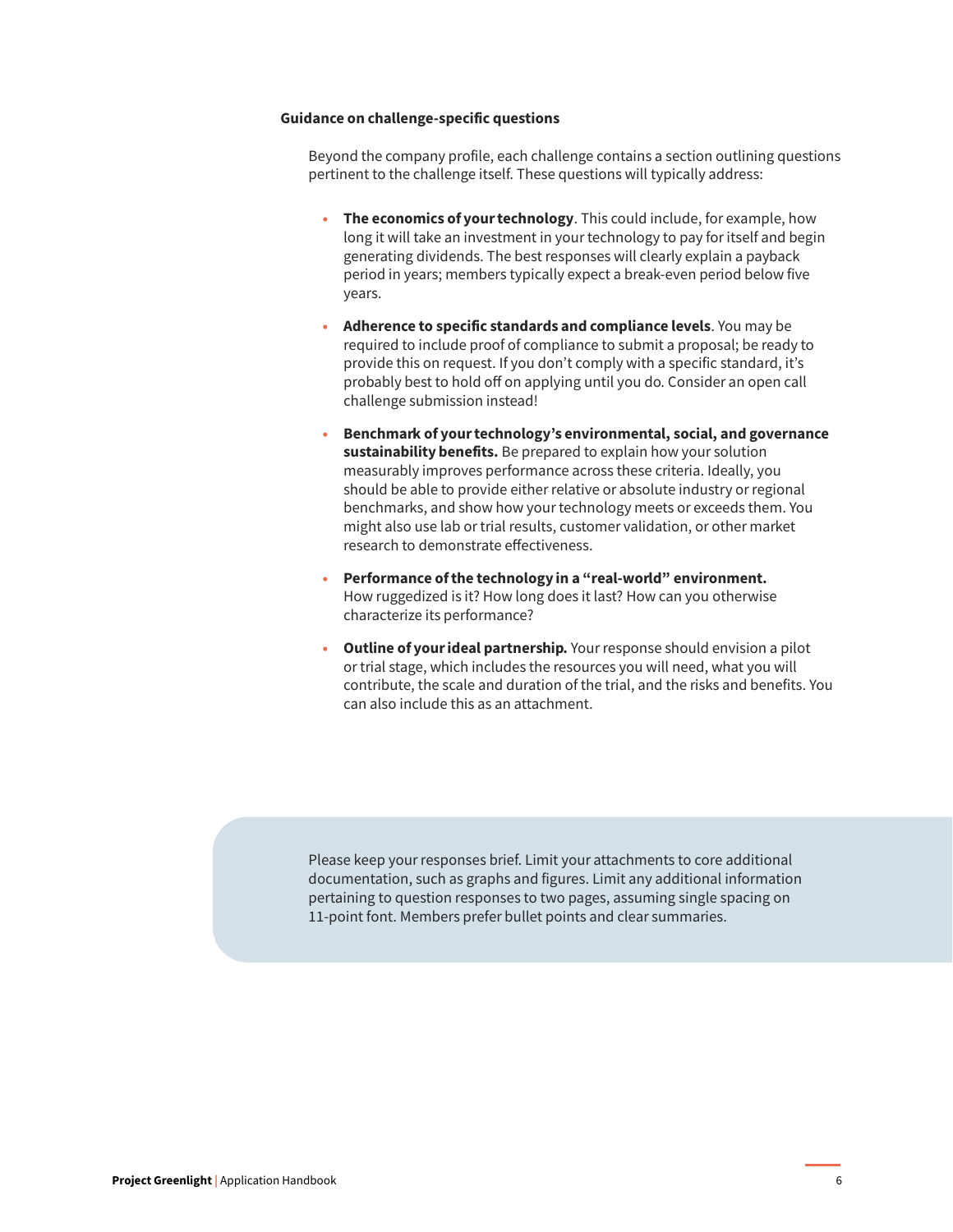#### Step 5: Participate in the evaluation process

The Project Greenlight team (Vancouver Economic Commission and Foresight sector leads) has divided evaluation criteria into three investment gates. We summarize them briefly here, and provide more detailed information below.

- Assessment 1 is a pre-screening of incoming submissions. This ensures proponents meet minimum eligibility thresholds before the Project Greenlight team shares shortlisted submissions with the member.
- Assessment 2 is related to operational risk. At this step, the Project Greenlight team will work with the member to assess a number of go/no-go criteria before proceeding.
- Assessment 3 is a more detailed evaluation. It combines information from your proposal with feedback obtained via a dynamic company pitch session. The member will compile this input into a proposal profile, and use it to decide whether to formally launch a project with you.

### Assessment 1 is designed to take approximately 30 days from the date of your

submission. Assessments 2 and 3 may take up to 90 days total, depending on the complexity of the challenge. Members offering open challenges may choose to evaluate proposals on a rolling basis, or group them into quarterly or biannual reviews. The Project Greenlight team will regularly email applicants with updates on their proposal. All evaluations will be kept strictly confidential.

We encourage applicants to view the evaluation process as an opportunity for coaching, improvement, and development. The process of submitting a proposal and undergoing scrutiny highlights opportunities and creates feedback loops that improves companies and helps their owners understand how best to respond to the needs of large enterprises. Seen in this light, a challenge process is less a win-lose proposition, and more of a journey of refinement towards developing a successful enterprise that powers an innovative technology.

#### A. Assessment 1

During the Assessment 1 process, the Project Greenlight team will review the proposal for completeness and score it based on the team, technology, and plan. If the team identifies gaps in the proposal, it may send clarifying questions to the proponent.

Following Assessment 1, the team will advise proponents as to whether they can progress to the secondary evaluation, or if their proposal has been rejected. Proponents in the latter category may request feedback from the project team, which will be provided at the team's discretion. Successful applicants will receive an explainer document outlining the next steps in the process.

#### B. Assessments 2 and 3

Assessments 2 and 3 involve both the Project Greenlight team and a member evaluation team. Representatives from the member's administrative (i.e. legal and IT) and technical (i.e. innovation and operations) departments will evaluate submissions against their strategic goals and challenge objectives. The Project Greenlight team will facilitate the evaluation process.